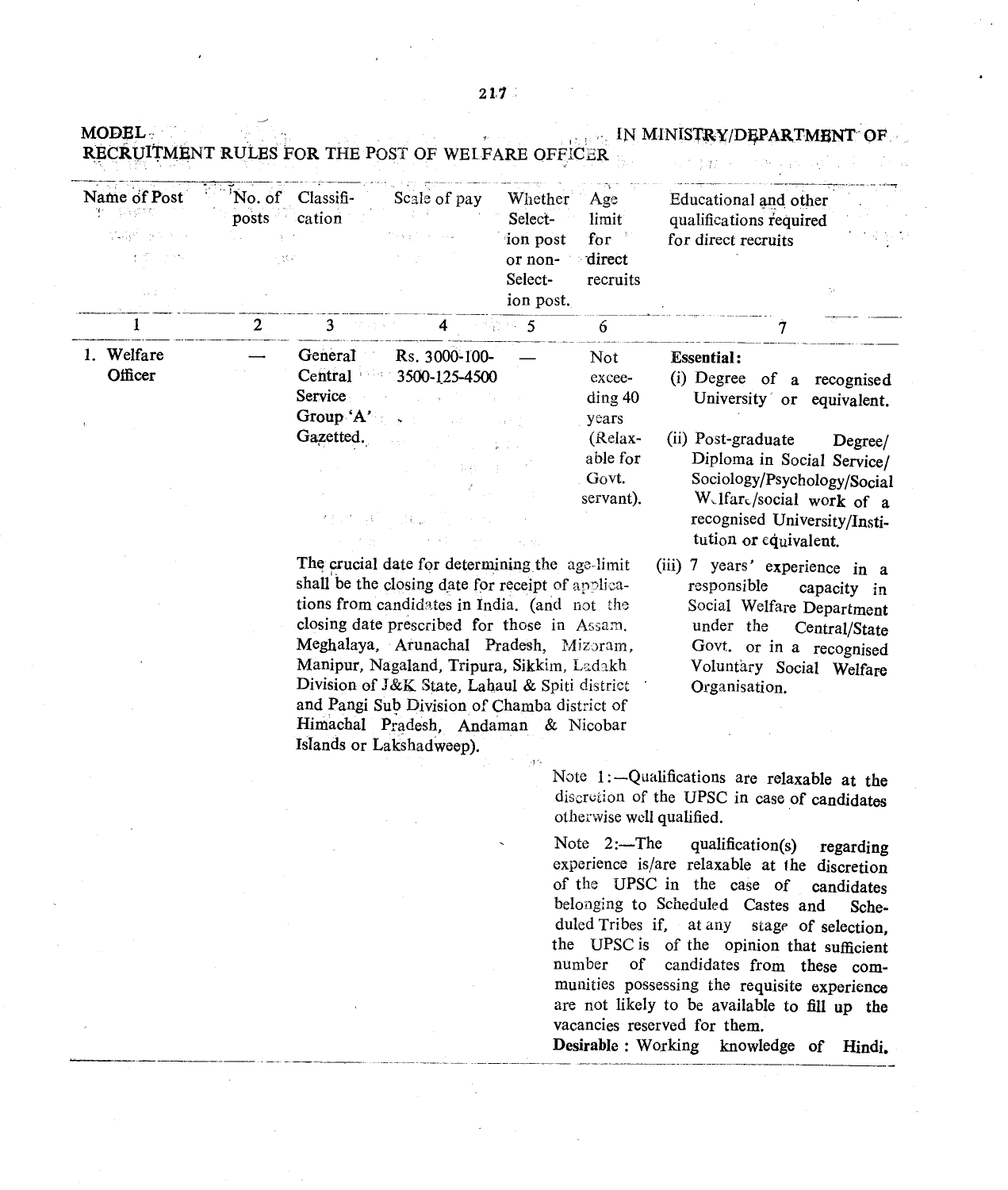| <b>MODEL</b>                                                                                                                     |                                 | RECRUITMENT RULES FOR THE POST OF WELFARE OFFICER                                                                                                                                                                                     |                                                                                                                                             |                                    | IN MINISTRY/DEPARTMENT OF                                                   |  |  |
|----------------------------------------------------------------------------------------------------------------------------------|---------------------------------|---------------------------------------------------------------------------------------------------------------------------------------------------------------------------------------------------------------------------------------|---------------------------------------------------------------------------------------------------------------------------------------------|------------------------------------|-----------------------------------------------------------------------------|--|--|
| Whether age and<br>educational<br>qualifications<br>prescribed for<br>direct recruits<br>will apply in the<br>case of Promotees. | Period of Pro-<br>bation if any | Method of rectt.<br>whether by direct<br>rectt. or by<br>deputation/transfer<br>& percentage of<br>the vacancies to<br>be filled by various<br>Methods.                                                                               | In case of rectt.<br>by promotion/<br>deputation/transfer, what is its<br>grades from which<br>promotion/deputation<br>transfer to be made. | If a DPC<br>exists,<br>composition | Circumstances<br>in which<br>UPSC is to be<br>consulted in<br>making rectt. |  |  |
| 8                                                                                                                                | 9                               | 10                                                                                                                                                                                                                                    | 11                                                                                                                                          | 12                                 | 13                                                                          |  |  |
|                                                                                                                                  |                                 |                                                                                                                                                                                                                                       | -Transfer on depu-<br>tation.                                                                                                               |                                    |                                                                             |  |  |
|                                                                                                                                  |                                 | Officers under the Central/State Governments holding analogous<br>posts or with at least 5/8 years' service in posts in the scale<br>of Rs. 700-1300/Rs. 650-1200 respectively or equivalent and having<br>experience in Social Work. |                                                                                                                                             |                                    |                                                                             |  |  |
|                                                                                                                                  |                                 | spent in any other ex-cadre post held immediately<br>preceding this appointment in any other Government<br>Department shall not exceedyears).                                                                                         | (Period of deputation including period of deputation                                                                                        |                                    |                                                                             |  |  |

 $\sim$   $\sim$ 

a communication colorador.

 $\downarrow$ 

 $\hat{\mathcal{A}}$ 

 $\mathcal{L}^{\text{max}}_{\text{max}}$  ,  $\mathcal{L}^{\text{max}}_{\text{max}}$ 

 $\sim$   $\sim$ 

56-237 P & Trg./94

 $\left\{\begin{array}{ll} 1 & \text{if } \mathbb{R} \rightarrow \mathbb{R} \\ 1 & \text{if } \mathbb{R} \rightarrow \mathbb{R} \end{array}\right. \text{ and } \left\{\begin{array}{ll} 1 & \text{if } \mathbb{R} \\ 1 & \text{if } \mathbb{R} \end{array}\right.$ 

 $\label{eq:2.1} \frac{1}{\sqrt{2}}\left(\frac{1}{\sqrt{2}}\right)^{2} \left(\frac{1}{\sqrt{2}}\right)^{2} \left(\frac{1}{\sqrt{2}}\right)^{2}$ 

 $\mathcal{L}^{\text{max}}_{\text{max}}$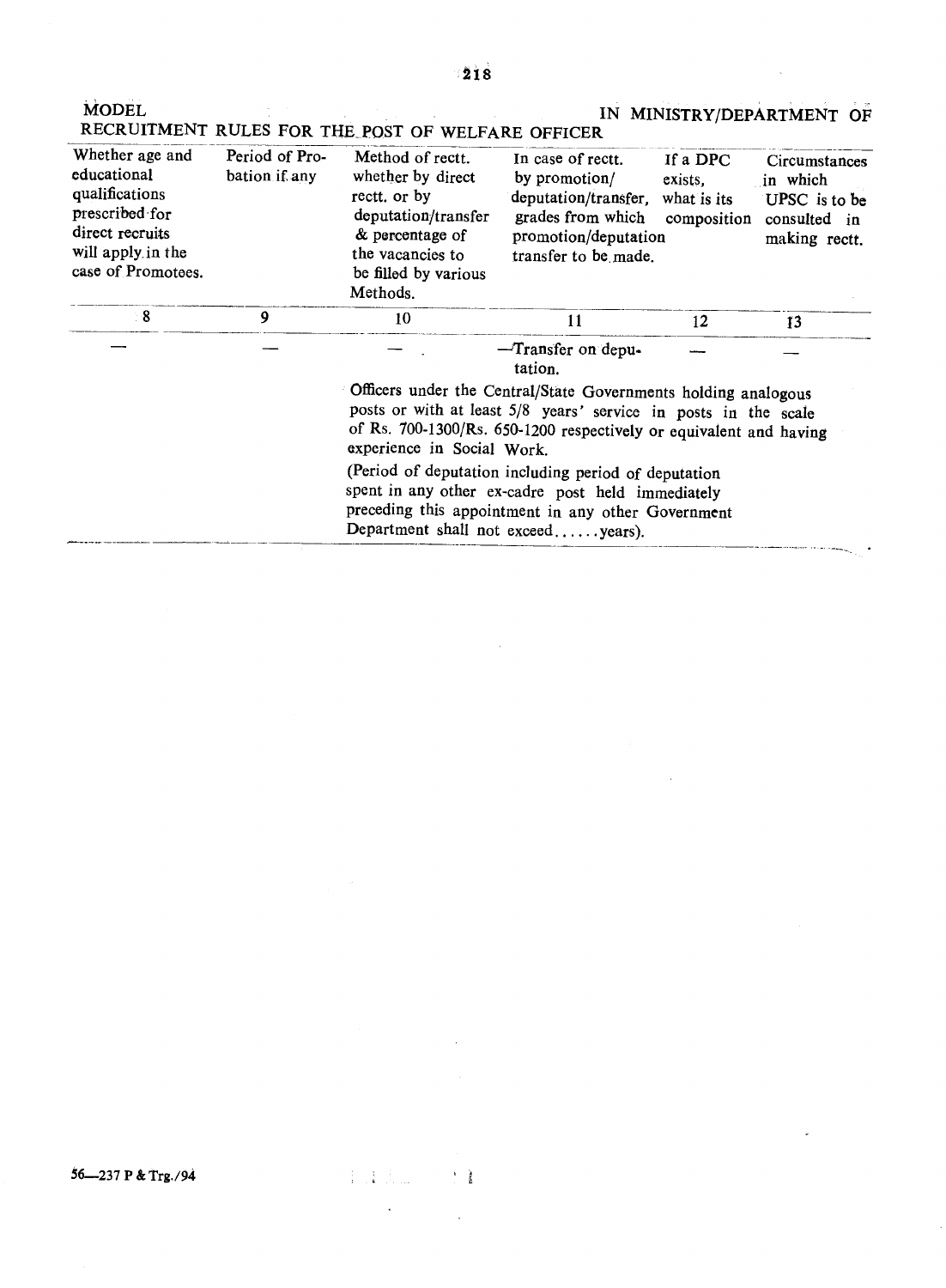$219$ 

MODEL IN MINISTRY/DEPARTMENT **OF**

 $\sim$  4  $^{\circ}$ 

 $\hat{\boldsymbol{\theta}}$ 

 $\sim$ 

| LECRUITMENT RULES FOR THE POST OF WELFARE OFFICER. |  |  |  |
|----------------------------------------------------|--|--|--|
|                                                    |  |  |  |

| Name of Post           | No. of<br>Posts  | Classifi-<br>cation                                    | Scale of<br>pay                                                                                                                                                                                                                                                                                                                                                                                                                                              | Whether<br>Selec-<br>tion post<br>or non-<br>Selection<br>post. | Age limit<br>for direct<br>recruits                                  | Educational and other qualifi-<br>cations required for<br>direct<br>recruits                                                                                                                                                                                                                                                                                                    |
|------------------------|------------------|--------------------------------------------------------|--------------------------------------------------------------------------------------------------------------------------------------------------------------------------------------------------------------------------------------------------------------------------------------------------------------------------------------------------------------------------------------------------------------------------------------------------------------|-----------------------------------------------------------------|----------------------------------------------------------------------|---------------------------------------------------------------------------------------------------------------------------------------------------------------------------------------------------------------------------------------------------------------------------------------------------------------------------------------------------------------------------------|
| 1                      | $\boldsymbol{2}$ | $\overline{\mathbf{3}}$                                | 4                                                                                                                                                                                                                                                                                                                                                                                                                                                            | 5                                                               | 6                                                                    | $\overline{\mathcal{L}}$                                                                                                                                                                                                                                                                                                                                                        |
| 2. Welfare<br>Officer. |                  | General<br>Central<br>Service<br>Group 'A'<br>Gazetted | Rs. 2200-75-<br>2800-EB-100-<br>4000<br>Υÿ.                                                                                                                                                                                                                                                                                                                                                                                                                  |                                                                 | Not<br>exceeding<br>35 years<br>(Relaxable<br>for Govt.<br>servants) | Essential:-<br>(i) Degree of a recognised<br>University or equivalent.<br>(ii)<br>Post-graduate<br>Degree/<br>Diploma in Social Service/<br>Social Welfare/Social<br>Works/Sociology/Psycho-<br>logy of a recognised Uni-<br>versity/Institution or                                                                                                                             |
|                        |                  |                                                        | The crucial date for determining the age-limit<br>shall be the closing date for receipt of applica-<br>tions from candidates in India. (and not the closing<br>date prescribed for those in Assam, Meghalaya,<br>Arunachal Pradesh, Mizoram, Manipur, Nagaland,<br>Tripura, Sikkim, Ladakh Division of J&K State,<br>Lahaul & Spiti district and Pangi Sub Division of<br>Chamba district of Himachal Pradesh, Andaman &<br>Nicobar Islands or Lakshadweep). |                                                                 | Note <sub>.1</sub> :                                                 | (iii) 5 years' experience in a<br>responsible<br>capacity in<br>Social Work in a Social<br>Welfare Department under<br>the Central/State Govt. or<br>in a recognised Voluntary<br>Social Welfare Organisa-<br>tion.<br>Qualifications are relaxable at the<br>discretion of UPSC in case of                                                                                     |
|                        |                  |                                                        |                                                                                                                                                                                                                                                                                                                                                                                                                                                              |                                                                 | candidates otherwise well quali-<br>fied.                            |                                                                                                                                                                                                                                                                                                                                                                                 |
|                        |                  |                                                        |                                                                                                                                                                                                                                                                                                                                                                                                                                                              |                                                                 |                                                                      | Note. 2: The qualifications(s)<br>regarding<br>experience is/are relaxable at the<br>discretion of the UPSC in the case<br>of candidates belonging to Sche-<br>duled Castes and Scheduled Tribes<br>if, at any stage of selection, the<br>UPSC is of the opinion that<br>sufficient number of candidates<br>from these communities possess-<br>ing the requisite experience are |

 $\label{eq:2} \frac{1}{\sqrt{2}}\sum_{i=1}^n\frac{1}{\sqrt{2}}\sum_{i=1}^n\frac{1}{\sqrt{2}}\sum_{i=1}^n\frac{1}{\sqrt{2}}\sum_{i=1}^n\frac{1}{\sqrt{2}}\sum_{i=1}^n\frac{1}{\sqrt{2}}\sum_{i=1}^n\frac{1}{\sqrt{2}}\sum_{i=1}^n\frac{1}{\sqrt{2}}\sum_{i=1}^n\frac{1}{\sqrt{2}}\sum_{i=1}^n\frac{1}{\sqrt{2}}\sum_{i=1}^n\frac{1}{\sqrt{2}}\sum_{i=1}^n\frac{1$ 

 $\mathcal{A}^{\pm}$ 

 $\sum_{n=1}^{\infty}$ 'Containe,<br>.e. tt:...4: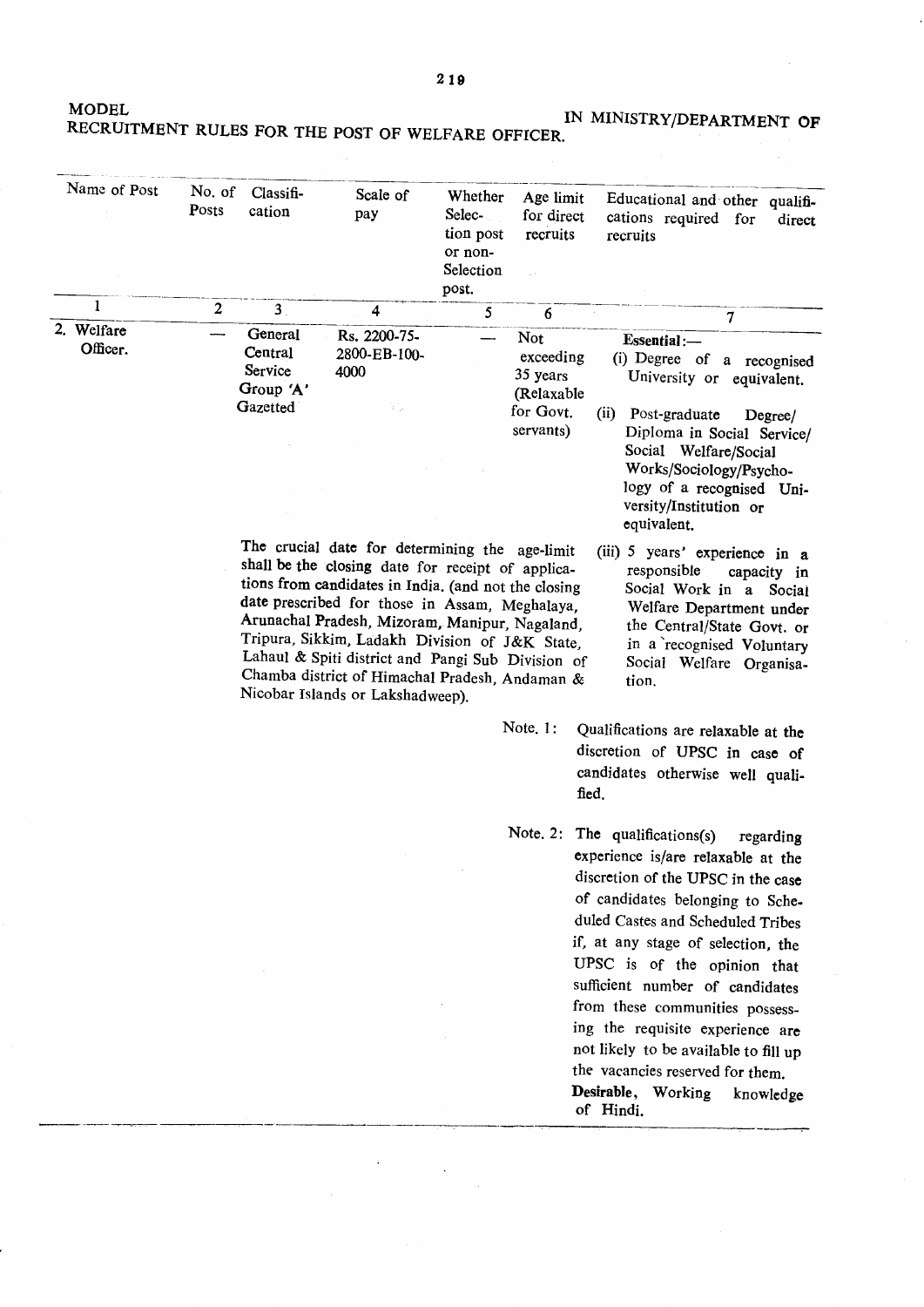| Whether age and<br>educational<br>qualifications<br>prescribed for<br>direct recruits<br>will apply in the<br>case of Promotees. | bation if any | Period of Pro- Method of rectt.<br>whether by direct<br>rectt. or by<br>deputation/transfer<br>& percentage of<br>the vacancies to<br>be filled by various<br>Methods. | In case of rectt.<br>by promotion/<br>deputation/transfer.<br>grades from which<br>promotion/deputation<br>transfer to be made. | If a DPC<br>exists.<br>what is its | Circumstances<br>in which<br>UPSC is to be<br>composition consulted in<br>making rectt. |
|----------------------------------------------------------------------------------------------------------------------------------|---------------|------------------------------------------------------------------------------------------------------------------------------------------------------------------------|---------------------------------------------------------------------------------------------------------------------------------|------------------------------------|-----------------------------------------------------------------------------------------|
| 8.                                                                                                                               | 9.            | 10                                                                                                                                                                     | 11                                                                                                                              | 12                                 | 13                                                                                      |
|                                                                                                                                  |               |                                                                                                                                                                        |                                                                                                                                 |                                    |                                                                                         |

 $\hat{\mathbf{a}}$ 

Transfer on deputation. Officers under the Central/State Governments holding analogous posts or with at least 3 years' service in posts in the scale of Rs. 650-1200 or equivalent and haVing experience in Social Work.

(Period of deputation including period of deputation spent in any other ex-cadre post held immediately preceding this appointment in any other Government Department shall not exceed........years.)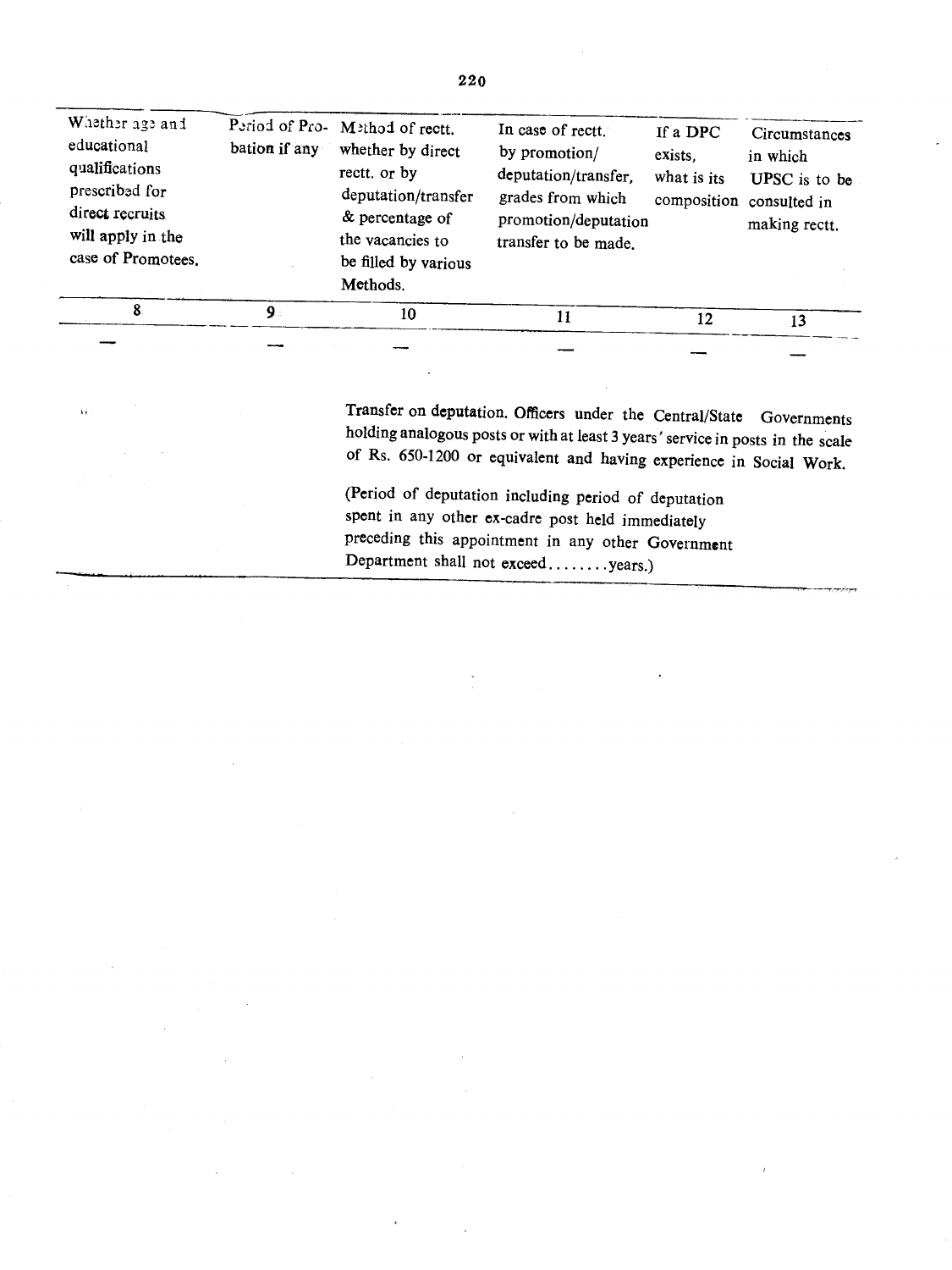**MODEL** 

| Name of Post           | Posts | No. of Classifi-<br>cation                             | Scale of pay                                                                                                                                                                                                                                                                                                                                                                                                                                                 | Whether<br>Select-<br>ion post<br>or non-<br>Select-<br>ion post. | Age<br>limit<br>for<br>direct<br>recruits.                            | Education and other<br>qualifi-<br>cations<br>required for direct<br>recruits.                                                                                                                                                                                                                                                                                          |
|------------------------|-------|--------------------------------------------------------|--------------------------------------------------------------------------------------------------------------------------------------------------------------------------------------------------------------------------------------------------------------------------------------------------------------------------------------------------------------------------------------------------------------------------------------------------------------|-------------------------------------------------------------------|-----------------------------------------------------------------------|-------------------------------------------------------------------------------------------------------------------------------------------------------------------------------------------------------------------------------------------------------------------------------------------------------------------------------------------------------------------------|
| 1                      | 2     | 3                                                      | 4                                                                                                                                                                                                                                                                                                                                                                                                                                                            | $\overline{5}$                                                    | $\overline{6}$                                                        | 7                                                                                                                                                                                                                                                                                                                                                                       |
| 3. Welfare<br>Officer. |       | General<br>Central<br>Service<br>Group'B'<br>Gazetted. | Rs. 2000-60-<br>2300-EB-75<br>3200-100-<br>3500.                                                                                                                                                                                                                                                                                                                                                                                                             |                                                                   | Not<br>Exceeding<br>30 years<br>(Relaxable<br>for Govt.<br>servants). | <b>Essential:</b><br>(i) Degree of a recognised<br>University or equivalent.<br>(ii) Post-graduate<br>Degree/<br>Diploma in Social<br>Service/<br>Social Welfare/Social Work                                                                                                                                                                                            |
|                        |       |                                                        |                                                                                                                                                                                                                                                                                                                                                                                                                                                              |                                                                   |                                                                       | Sociology/Psychology of a<br>recognised<br>University/<br>Institution<br>or<br>equivalent.                                                                                                                                                                                                                                                                              |
|                        |       |                                                        |                                                                                                                                                                                                                                                                                                                                                                                                                                                              |                                                                   |                                                                       | $(iii)$ 3 years'<br>experience in a<br>responsible<br>capacity<br>in<br>Social Work in<br>$\mathbf{a}$<br>Social<br>Welfare<br>Department under<br>the Central/State<br>Govt. or<br>in a recognised voluntary<br>Social Welfare Organisa-<br>tion.                                                                                                                      |
|                        |       |                                                        | The crucial date for determining the age-limit<br>shall be the closing date for receipt of applica-<br>tions from candidates in India. (and not the closing<br>date prescribed for those in Assam, Meghalaya,<br>Arunachal Pradesh, Mizoram, Manipur, Nagaland,<br>Tripura, Sikkim, Ladakh Division of J&K State,<br>Lahaul & Spiti district and Pangi Sub Division of<br>Chamba district of Himachal Pradesh, Andaman<br>& Nicobar Islands or Lakshadweep). |                                                                   |                                                                       |                                                                                                                                                                                                                                                                                                                                                                         |
|                        |       |                                                        |                                                                                                                                                                                                                                                                                                                                                                                                                                                              |                                                                   |                                                                       | Note. 1: Qualifications are relaxable at the discre-<br>tion of the UPSC in case of candidates<br>otherwise well qualified.                                                                                                                                                                                                                                             |
|                        |       |                                                        |                                                                                                                                                                                                                                                                                                                                                                                                                                                              | Note, 2: The                                                      |                                                                       | qualification (s) regarding experience<br>is/are relaxable at the discretion of<br>the<br>UPSC in the case of candidates<br>belonging<br>to Scheduled Castes and Scheduled Tribes<br>if at any stage of selection, the UPSC is<br>of the opinion that sufficient number of<br>candidates from these communities possess-<br>ing the requisite experience are not likely |

 $\mathcal{A}^{\text{max}}_{\text{max}}$ 

 $\sim 10^7$ 

 $\sim 1$ 

## MODEL<br>RECRUITMENT RULES FOR THE POSTS OF WELFARE OFFICER IN MINISTRY/DEPARTMENT OF

 $\mathcal{A}$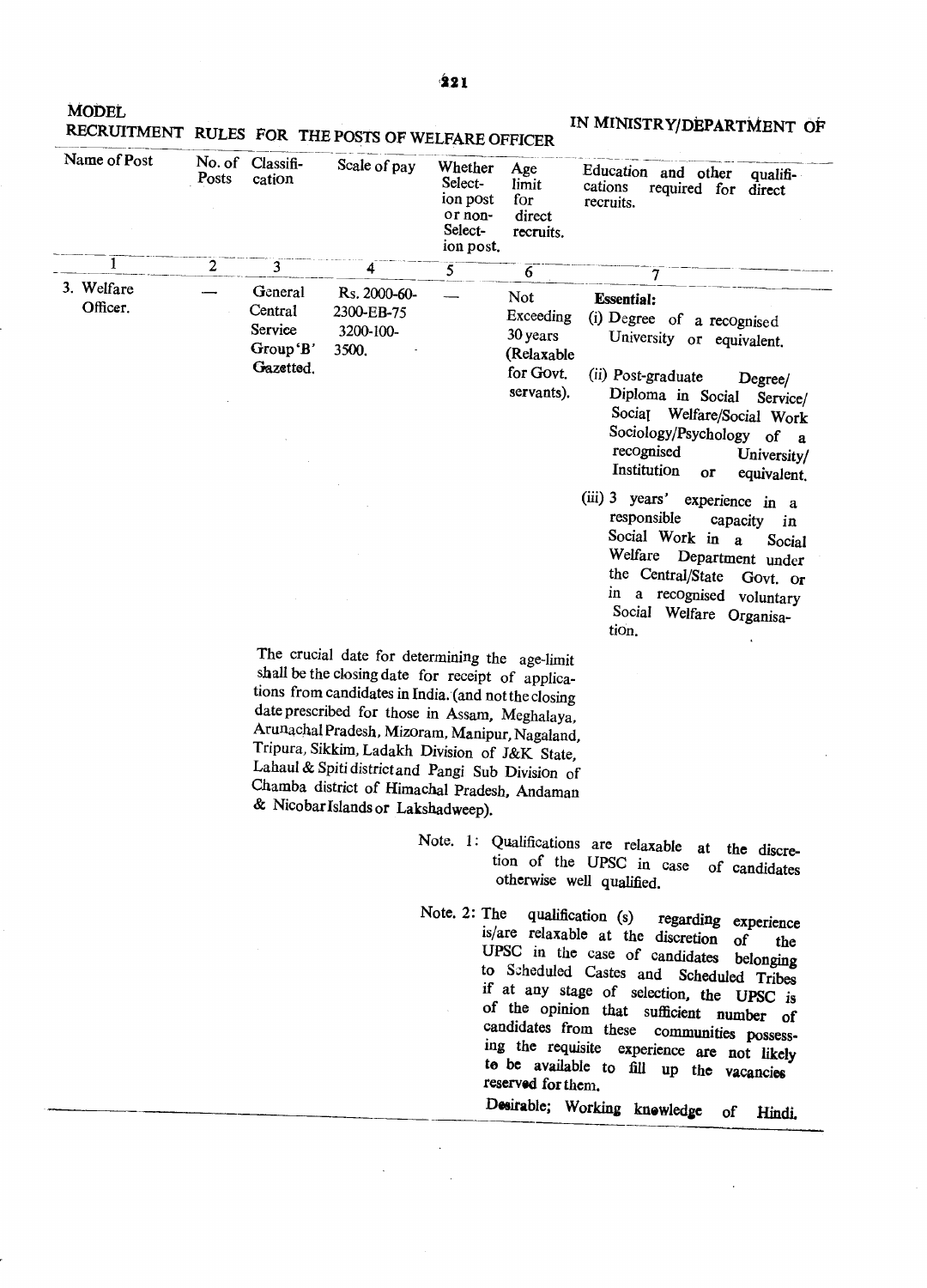| Whether age<br>and educational<br>qualifications<br>prescribed for<br>direct recruits<br>will apply in<br>the case of<br>Promotees. | Period of<br>Probation<br>if any | Method of<br>rectt.whether<br>by direct rectt.<br>or by deputation/<br>transfer & percen-<br>tage of the vacancies<br>to be filled by<br>various Methods                                              | In case of rectt.<br>by promotion/<br>deputation/<br>transfer, grades<br>from which<br>promotion/deputation/<br>transfer to be made | If a DPC<br>exists.<br>what is<br>its com-<br>position | Circumstances in<br>which UPSC<br>is to be consulted<br>in making rectt. |  |  |  |
|-------------------------------------------------------------------------------------------------------------------------------------|----------------------------------|-------------------------------------------------------------------------------------------------------------------------------------------------------------------------------------------------------|-------------------------------------------------------------------------------------------------------------------------------------|--------------------------------------------------------|--------------------------------------------------------------------------|--|--|--|
| 8                                                                                                                                   | 9                                | $-10$                                                                                                                                                                                                 | 11                                                                                                                                  | 12                                                     | 13                                                                       |  |  |  |
|                                                                                                                                     |                                  |                                                                                                                                                                                                       | @Transfer on<br>deputation                                                                                                          |                                                        |                                                                          |  |  |  |
| 不可受挫灭的<br>経済のことによる                                                                                                                  |                                  | @Officers under the Central/State Govts.<br>equivalent and having experience in Social<br>Work.                                                                                                       | holding analogous posts or with at least<br>3/8 years' service in posts in the scale<br>of Rs. 550-900/Rs. 425-800 respectively or  |                                                        |                                                                          |  |  |  |
| 100,000<br>mage for Albany State State<br>解放 ファース・コード                                                                               |                                  | (Period of deputation including period of deputation<br>spent in any other ex-cadre post held immediately<br>preceding this appointment in any other Government<br>Department shall not exceedyears.) |                                                                                                                                     |                                                        |                                                                          |  |  |  |

 $\hat{\mathcal{A}}$ 

222

## 57-237 P & Trg./94

 $\frac{1}{2}$ 

 $\hat{\mathcal{A}}$  $\gamma$  ,  $\gamma$  ,  $\gamma$ 

 $\gamma_{\rm 2000}$  ,  $\gamma_{\rm 100}$  $\sim 100$  $\mathcal{A}^{\pm}$  $\mathcal{L}(\mathcal{A})$  and  $\mathcal{L}(\mathcal{A})$  and  $\mathcal{L}(\mathcal{A})$ 

 $\mathcal{L}^{\text{c}}$  ,  $\mathcal{L}^{\text{c}}$  ,  $\mathcal{L}^{\text{c}}$ 

 $\frac{1}{\sqrt{2}}$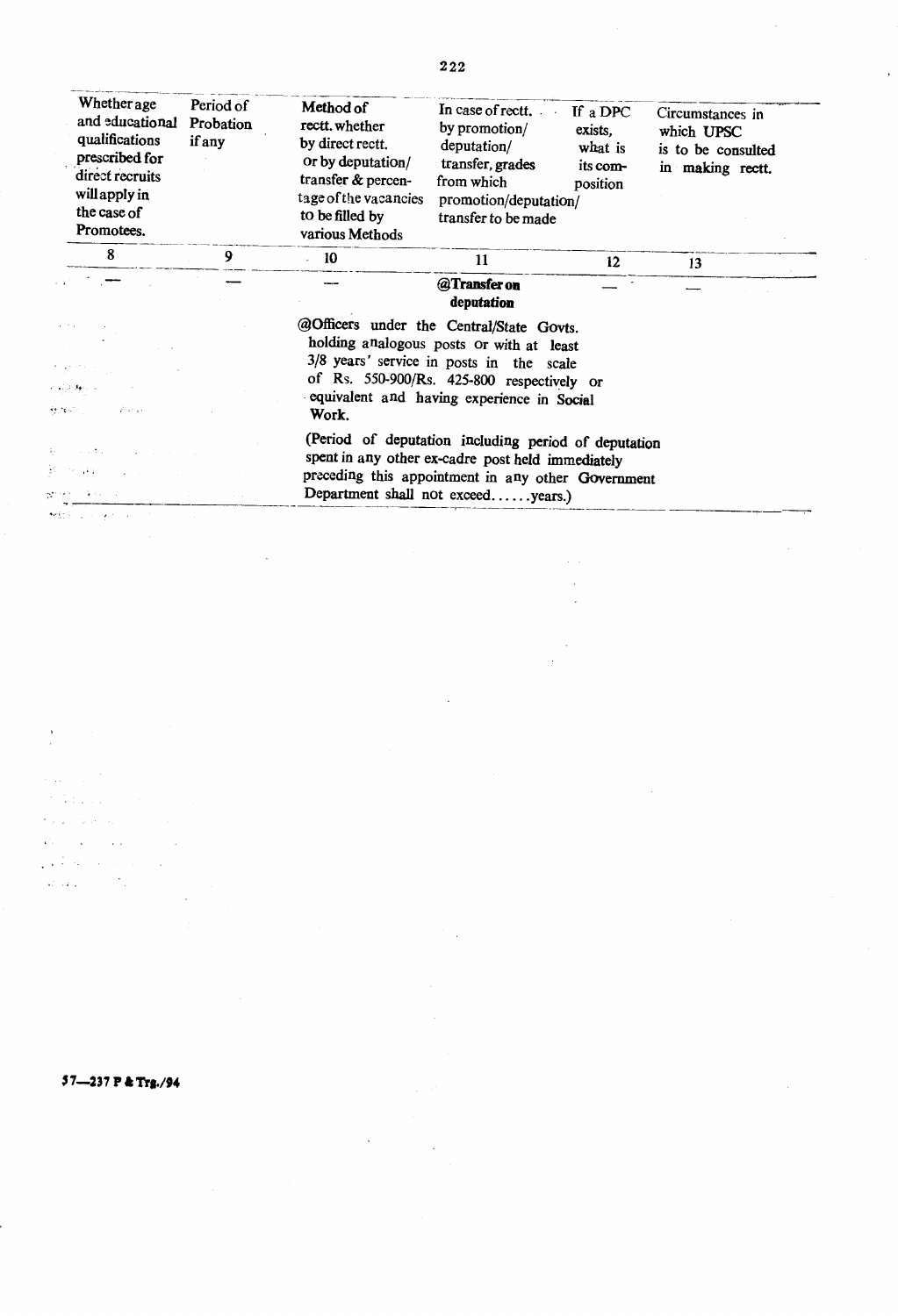| Name of Post             | No. of<br>posts<br>上京寺 | Classi <sub>f</sub><br>cation                           | Scale of Pay                        | Whether<br>Select-<br>tion post<br>or non-<br>Select-<br>ion post | Age<br>limit<br>for<br>recruits<br>direct<br>recruits                                                                               | Educational and other quali-<br>fications required for direct                                                                          |                 |
|--------------------------|------------------------|---------------------------------------------------------|-------------------------------------|-------------------------------------------------------------------|-------------------------------------------------------------------------------------------------------------------------------------|----------------------------------------------------------------------------------------------------------------------------------------|-----------------|
| 1                        | $\overline{2}$         | $\overline{\mathbf{3}}$                                 | 4                                   | 5                                                                 | 6                                                                                                                                   |                                                                                                                                        |                 |
| Welfare<br>4.<br>Officer |                        | General<br>Central<br>Service<br>Group 'B'<br>Gazetted. | Rs. 2000-60-<br>2300-EB-<br>75-3200 |                                                                   | <b>Not</b><br><b>Essential</b> :<br>exceeding (i) Degree of a recognised<br>30 years<br>(Relaxable)<br>for Govt. (ii) Post-graduate | University or equivalent.                                                                                                              | Degree/         |
|                          |                        | γ.                                                      |                                     |                                                                   | servants).<br>Social                                                                                                                | Diploma in Social Service<br>Welfare/Social<br>Work/Sociology/Psychology<br>of a recognised University/.<br>Institution or equivalent. |                 |
|                          |                        |                                                         |                                     |                                                                   |                                                                                                                                     | (iii) 2 years' experience in a<br>responsible capacity in<br>Social Work in a                                                          |                 |
|                          |                        |                                                         |                                     |                                                                   |                                                                                                                                     | Welfare Department under<br>the Central/State                                                                                          | Social<br>Govt. |
|                          |                        |                                                         |                                     |                                                                   | tary                                                                                                                                | or in a recognised Volun-<br>Social<br>Organisation.                                                                                   | Welfare         |

MODEL RECRUITMENT RULES FOR THE POSTS OF WELFARE OFFICER IN MINISTRY/ DEPARTMENT OF

> tions from candidates in India. (and not the closing date prescribed for those in Assam, Meghalaya, Arunachal Pradesh, Mizoram, Manipur, Nagaland, Tripura, Sikkim, Ladakh Division of J&K State, Lahaul & Spiti district and Pangi Sub Division of Chamba district of Himachal Pradesh, Andaman & Nicobar Islands or Lakshadweep).

> > Note. 1: Qualifications are relaxable at the discretion of the UPSC in case of candidates otherwise well qualified.

Note. 2: The qualification(s) regarding experience is/ are relaxable at the discretion of the UPSC in the case of candidates belonging to Scheduled Castes and Scheduled Tribes if, at any stage of selection, the UPSC is of the opinion that sufficient number of candidates from these communities possessing the requisite experience are not likely to be available to fill up the vacancies reserved for them.

Desirable: Working knowledge of Hindi.